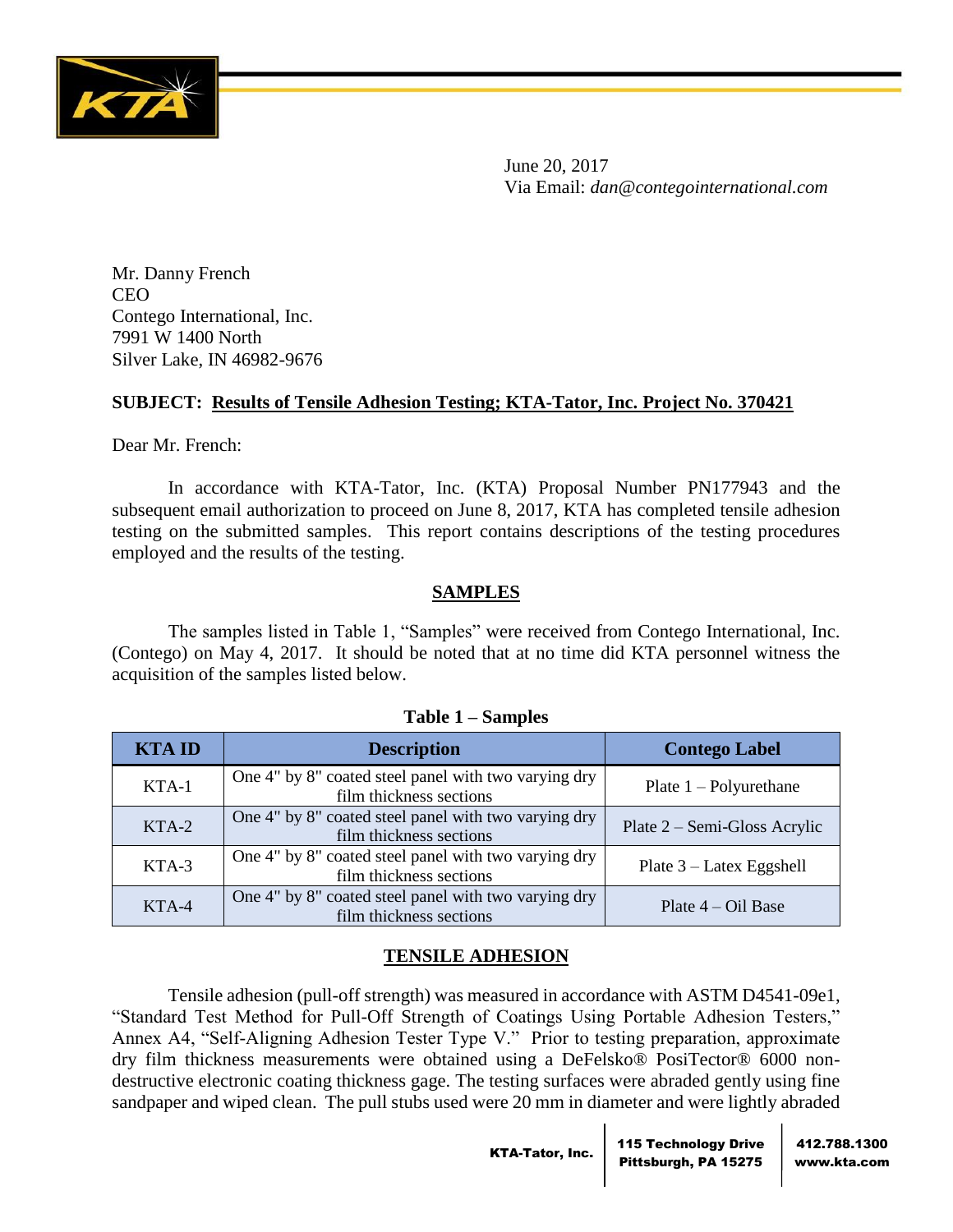with sandpaper prior to being attached to the coating using a two component epoxy adhesive (Araldite 2011), which was allowed to cure for 24 hours at ambient laboratory conditions (73.5  $\pm$ 3.5°F and 50  $\pm$  5% RH). The pull stubs were then detached using a Defelsko<sup>®</sup> PosiTest<sup>®</sup> AT. The force (in psi) required to remove each loading fixture was recorded along with the location of break and approximate percentage of each. The location of break is defined as follows:

Adhesive Failure: A split between layers or a split between the substrate and the first layer. Cohesive Failure: A split within a single layer. Glue Failure: Coating strength exceeds glue strength.

The samples submitted included two coating thicknesses sections to be tested per panel. The measured thicknesses and results of the testing can be found in Table 2, "Results of Tensile Adhesion Testing."

| <b>Sample</b><br>ID | Pull<br><b>Stub</b><br>ID | <b>Average Panel</b><br><b>Section Dry</b><br><b>Film Thickness</b><br>(mils) | <b>Pull-Off</b><br><b>Strength</b><br>(psi)                                                          | <b>Location of Break</b>                                                                             | <b>Average</b><br><b>Pull-Off</b><br><b>Strength</b><br>(psi) |
|---------------------|---------------------------|-------------------------------------------------------------------------------|------------------------------------------------------------------------------------------------------|------------------------------------------------------------------------------------------------------|---------------------------------------------------------------|
| KTA-1A              | $\mathbf{A}$              | 35.9                                                                          | 492                                                                                                  | 90% adhesive failure between top white<br>and bottom white,<br>10% cohesive failure within top white |                                                               |
|                     | B                         |                                                                               | 453                                                                                                  | 70% cohesive failure within top white,<br>30% adhesive failure between top white<br>and bottom white | 481                                                           |
|                     | $\mathcal{C}$             |                                                                               | 497                                                                                                  | 90% adhesive failure between top white<br>and bottom white,<br>10% cohesive failure within top white |                                                               |
| $KTA-1B$            | $\mathsf{A}$              | 57.4                                                                          | 379                                                                                                  | 70% adhesive failure between top white<br>and bottom white,<br>30% cohesive failure within top white | 370                                                           |
|                     | B                         |                                                                               | 362                                                                                                  | 100% cohesive failure within top white                                                               |                                                               |
|                     | $\mathcal{C}$             |                                                                               | 369                                                                                                  | 80% cohesive failure within top white,<br>20% adhesive failure between top white<br>and bottom white |                                                               |
| KTA-2A              | $\mathsf{A}$              |                                                                               | 545                                                                                                  | 80% adhesive failure between top white<br>and bottom white,<br>20% cohesive failure within top white |                                                               |
|                     | 25.2<br>$\bf{B}$          | 462                                                                           | 90% adhesive failure between top white<br>and bottom white,<br>10% cohesive failure within top white | 515                                                                                                  |                                                               |
|                     | $\mathcal{C}$             |                                                                               | 537                                                                                                  | 100% adhesive failure between top white<br>and bottom white                                          |                                                               |

**Table 2 – Results of Tensile Adhesion Testing**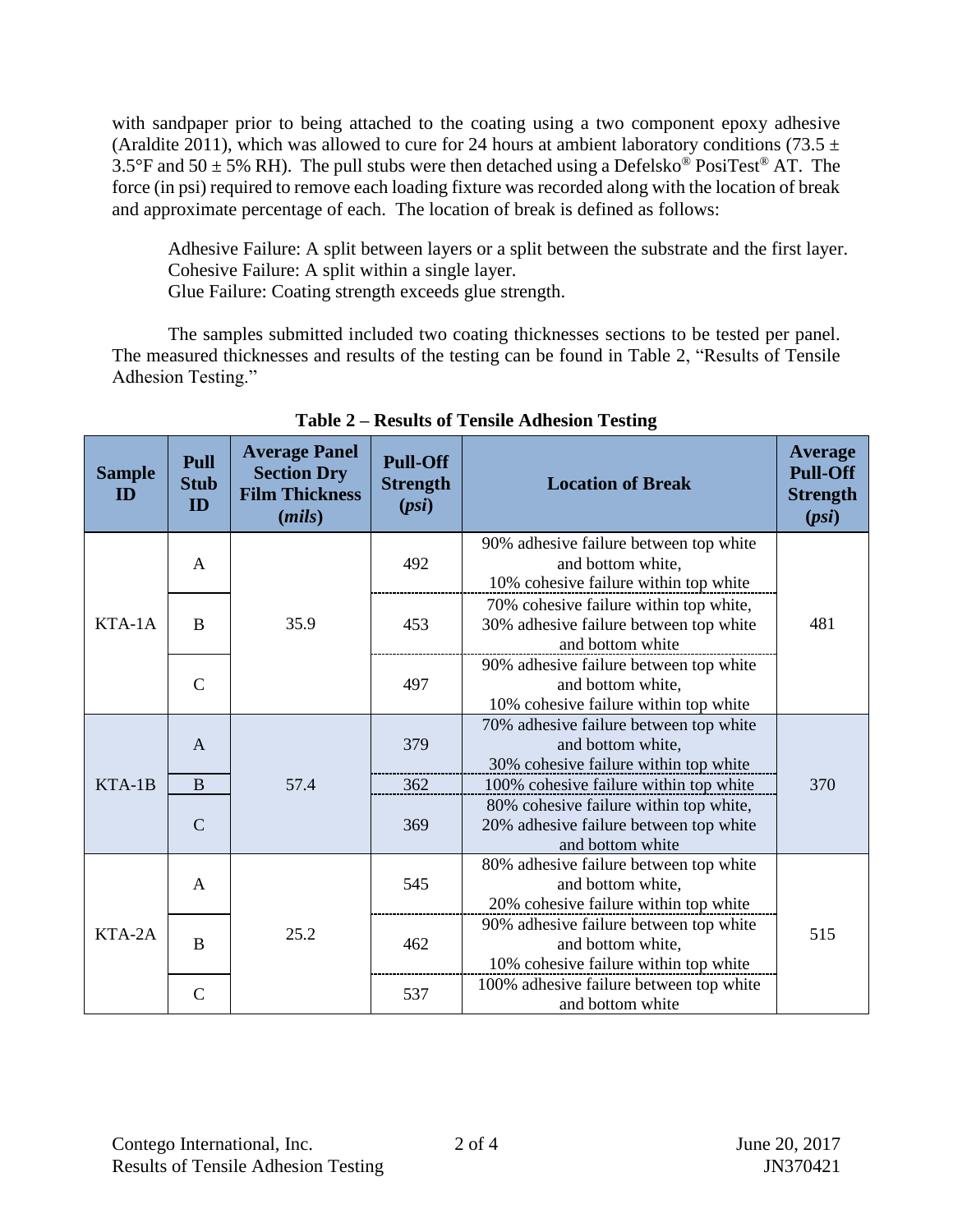| <b>Sample</b><br>ID | Pull<br><b>Stub</b><br>ID | <b>Average Panel</b><br><b>Section Dry</b><br><b>Film Thickness</b><br>(mils) | <b>Pull-Off</b><br><b>Strength</b><br>(psi)                                                                               | <b>Location of Break</b>                                                                                                  | Average<br><b>Pull-Off</b><br><b>Strength</b><br>(psi) |
|---------------------|---------------------------|-------------------------------------------------------------------------------|---------------------------------------------------------------------------------------------------------------------------|---------------------------------------------------------------------------------------------------------------------------|--------------------------------------------------------|
| KTA-2B              | A                         | 42.2                                                                          | 374                                                                                                                       | 50% adhesive failure between top white<br>and bottom white,<br>50% cohesive failure within top white                      |                                                        |
|                     | B                         |                                                                               | 477                                                                                                                       | 80% adhesive failure between top white<br>and bottom white,<br>20% cohesive failure within top white                      | 432                                                    |
|                     | $\mathcal{C}$             |                                                                               | 446                                                                                                                       | 80% adhesive failure between top white<br>and bottom white,<br>20% cohesive failure within top white                      |                                                        |
| KTA-3A              | $\mathbf{A}$              | 27.2                                                                          | 488                                                                                                                       | 90% adhesive failure between top white<br>and bottom white,<br>10% cohesive failure within top white                      |                                                        |
|                     | B                         |                                                                               | 478                                                                                                                       | 90% adhesive failure between top white<br>and bottom white,<br>10% cohesive failure within top white                      | 457                                                    |
|                     | $\mathcal{C}$             |                                                                               | 405                                                                                                                       | 95% adhesive failure between top white<br>and bottom white,<br>5% glue failure                                            |                                                        |
| KTA-3B              | A                         | 40.3                                                                          | 415                                                                                                                       | 50% adhesive failure between top white<br>and bottom white,<br>50% cohesive failure within top white                      |                                                        |
|                     | B                         |                                                                               | 401                                                                                                                       | 80% cohesive failure within top white,<br>20% adhesive failure between top white<br>and bottom white                      | 336                                                    |
|                     | $\mathcal{C}$             |                                                                               | 192                                                                                                                       | 40% adhesive failure between top white<br>and bottom white,<br>30% cohesive failure within top white,<br>30% glue failure |                                                        |
| KTA-4A              | A                         | 23.4                                                                          | 265                                                                                                                       | 60% cohesive failure within top white,<br>40% glue failure                                                                |                                                        |
|                     | B                         |                                                                               | 451                                                                                                                       | 60% adhesive failure between top white<br>and bottom white,<br>40% cohesive failure within top white                      | 380                                                    |
|                     | $\mathbf C$               | 423                                                                           | 80% adhesive failure between top white<br>and bottom white,<br>10% cohesive failure within top white,<br>10% glue failure |                                                                                                                           |                                                        |

**Table 2 – Results of Tensile Adhesion Testing, continued**